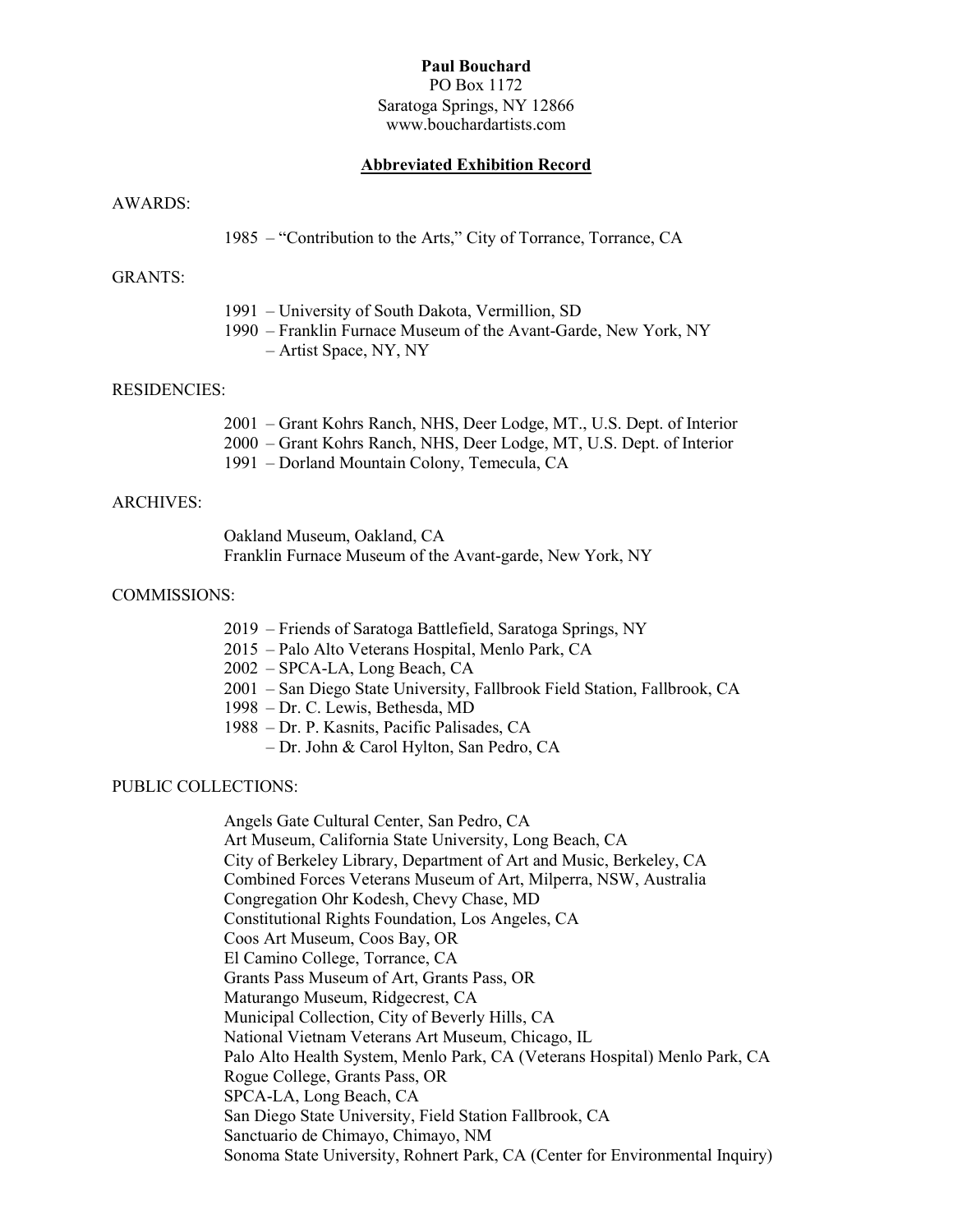South Bay Museum of Art, Torrance, CA State of California Veterans Home, Barstow, CA State of California Veterans Home, Lancaster, CA State University New York, Oneonta, NY The Dayton International Peace Museum, Dayton, OH U.S.A.A. William Beaumont Medical Center, El Paso, TX United States of America, Dept. of State, Art in Embassies Program, DC United States of America, Dept. of Interior, Grant Kohrs Ranch, NHS, Deer Lodge, MT University of South Dakota, Vermillion, SD

## SOLO EXHIBITIONS:

- 2015 View Point Gallery, Schenectady, NY
- 2007 Atrium Gallery, Township of Washington, NJ
	- Saratoga County Arts Center, Saratoga Springs, NY
- 2005 Richmor Aviation, Milton, NY
- 2004 Southern Vermont Art Center, Manchester, VT
- 2003 Municipal Building, Saratoga Springs, NY
- 1998 City of Carlsbad, Municipal Building, Carlsbad, CA
- 1997 El Camino College, Torrance, CA
- 1996 Rogue College, Grants Pass, OR
- 1992 Brand Library, Art Galleries, Glendale, CA
- 1991 University of South Dakota, Vermillion, SD
- 1989 Steve Bush Exhibition Room, NY, NY
	- Chabot College, Hayward, CA
- 1988 Franklin Furnace Museum of the Avant-Garde, New York, NY
	- Richmond Art Center, Rental Gallery, Richmond, CA
	- Maturango Museum, Ridgecrest, CA
- 1987 Rogue College, Grants Pass, OR
- 1984 El Camino College, Torrance, CA
	- Cassman Group, Torrance, CA
- 1982 Josyln Center for the Arts, Torrance, CA
- Tylan, International Corporate Offices, Carson CA
- 1964 Cultural Exchange Sister City, Redondo Beach CA
	- Ensenada, Mexico

#### GROUP EXHIBITIONS:

- 2020 "From There to Here" Salmagundi Club, New York, NY – Salem Art Works, (Sculpture Park) Salem, NY
- 2019 "Journey Onward," Wickford Art Center, Wickford, RI
	- Group Show 10 x 10 Saratoga Arts Saratoga Springs, NY
		- Salem Art Works (Sculpture Park), Salem, NY
- 2018 "Journey Onward," Gallery 175 Pawtucket, RI
	- "Journey Onward," Philomenian, Jamestown, RI
- 2017 "Journey Onward," MS-13 New London, CT
	- "Journey Onward,",HYG Art, New London, CT
		- " Journey Onward" C.C.R.I., Flanagan Campus, Lincoln, RI
		- Salem Art Works (Sculpture Garden), Salem, NY
	- BWAC Brooklyn Waterfront Artists Coalition, Brooklyn, NY
	- "Vets Show," Brush Gallery, Lowell, MA
- 2016 Jewish Community Center, Schenectady, New York
	- "Support & Defend," Veterans Auditorium, Providence, RI
	- Salem Art Works (Sculpture Park), Salem, NY
- 2015 Salem Art Works (Sculpture Park), Salem, NY
- 2014 "V.A.P." U.S. Russell Senate Office Building, Washington, DC
	- "V.A.P." The Pentagon, Washington, D.C.